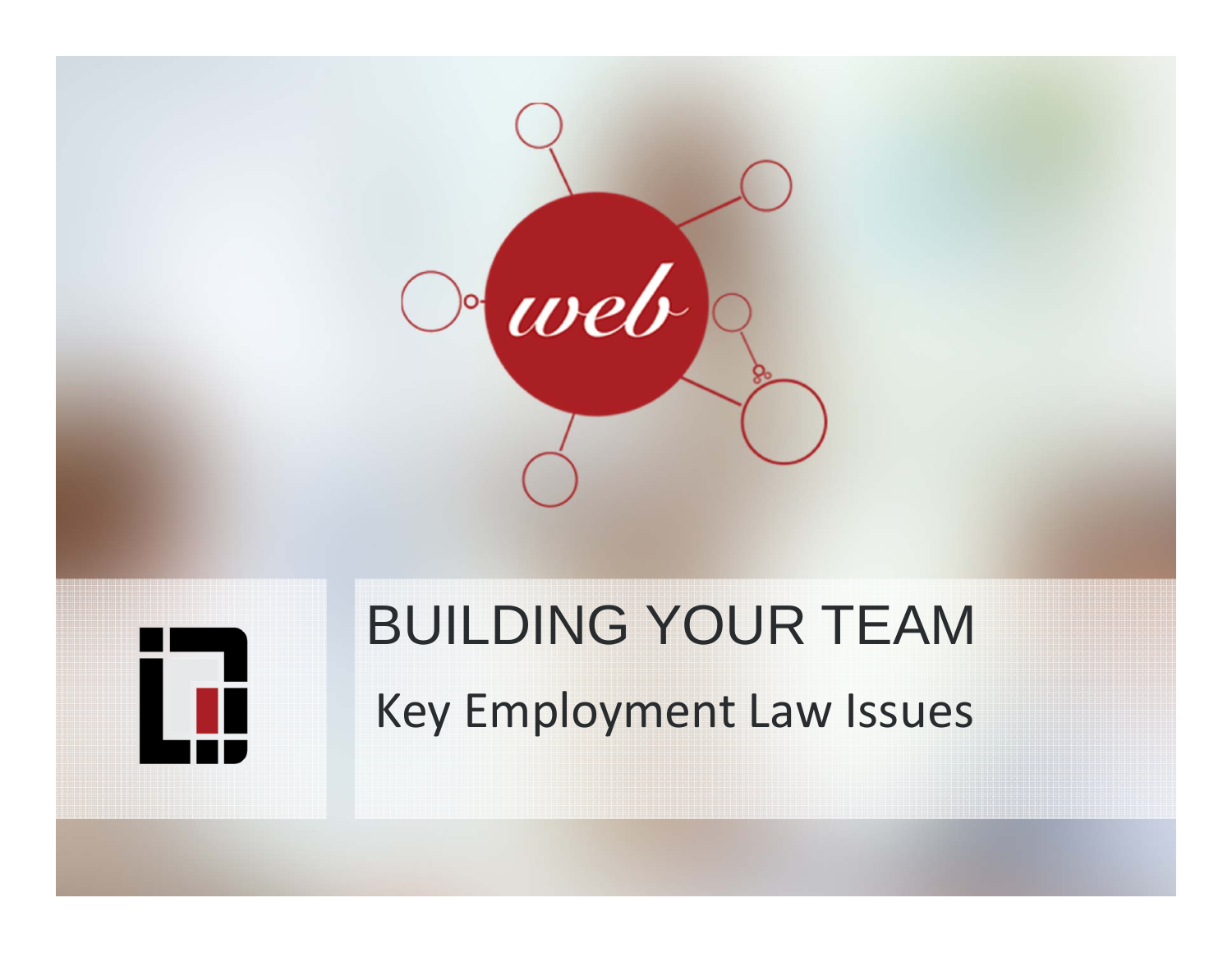# Get It In Writing!



- **Filter Isn't Free Act** 
	- $\mathcal{L}_{\mathcal{A}}$  , and the set of the set of the set of the set of the set of the set of the set of the set of the set of the set of the set of the set of the set of the set of the set of the set of the set of the set of th Applies to NYC freelancers
	- $\mathcal{L}_{\mathcal{A}}$ Agreement must be in writing
- And while you're at it...
	- $\mathcal{L}_{\mathcal{A}}$  , and the set of the set of the set of the set of the set of the set of the set of the set of the set of the set of the set of the set of the set of the set of the set of the set of the set of the set of th - Include an IP assignment agreement
	- Include a confidentiality provision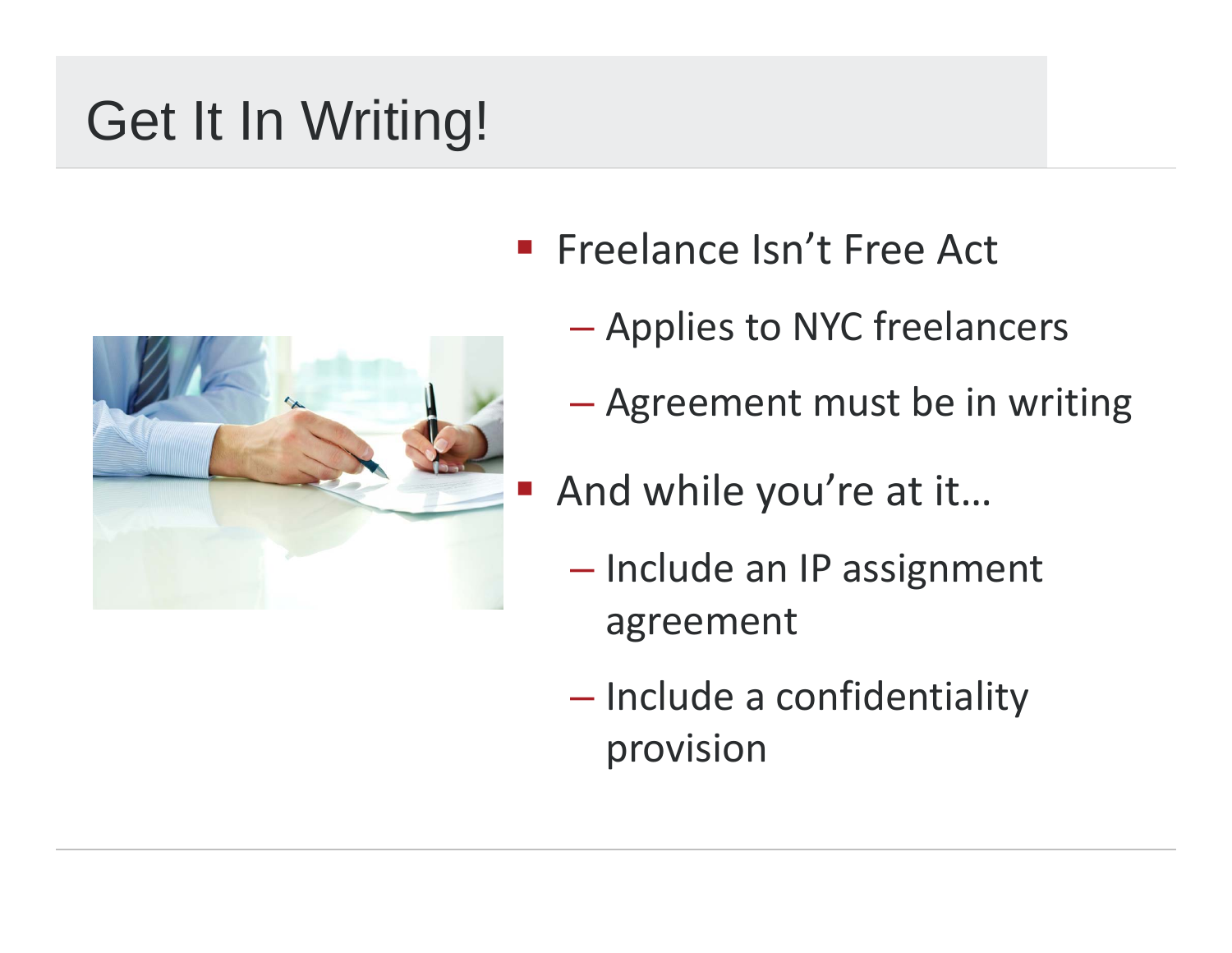#### Independent Contractors vs. Employees

- **If's All About Control** 
	- Whose equipment is used?
	- Where is the work performed?
	- What happens if the contractor blows a deadline?
	- Can the contractor take on other clients?
	- Is the contractor in business for him/herself?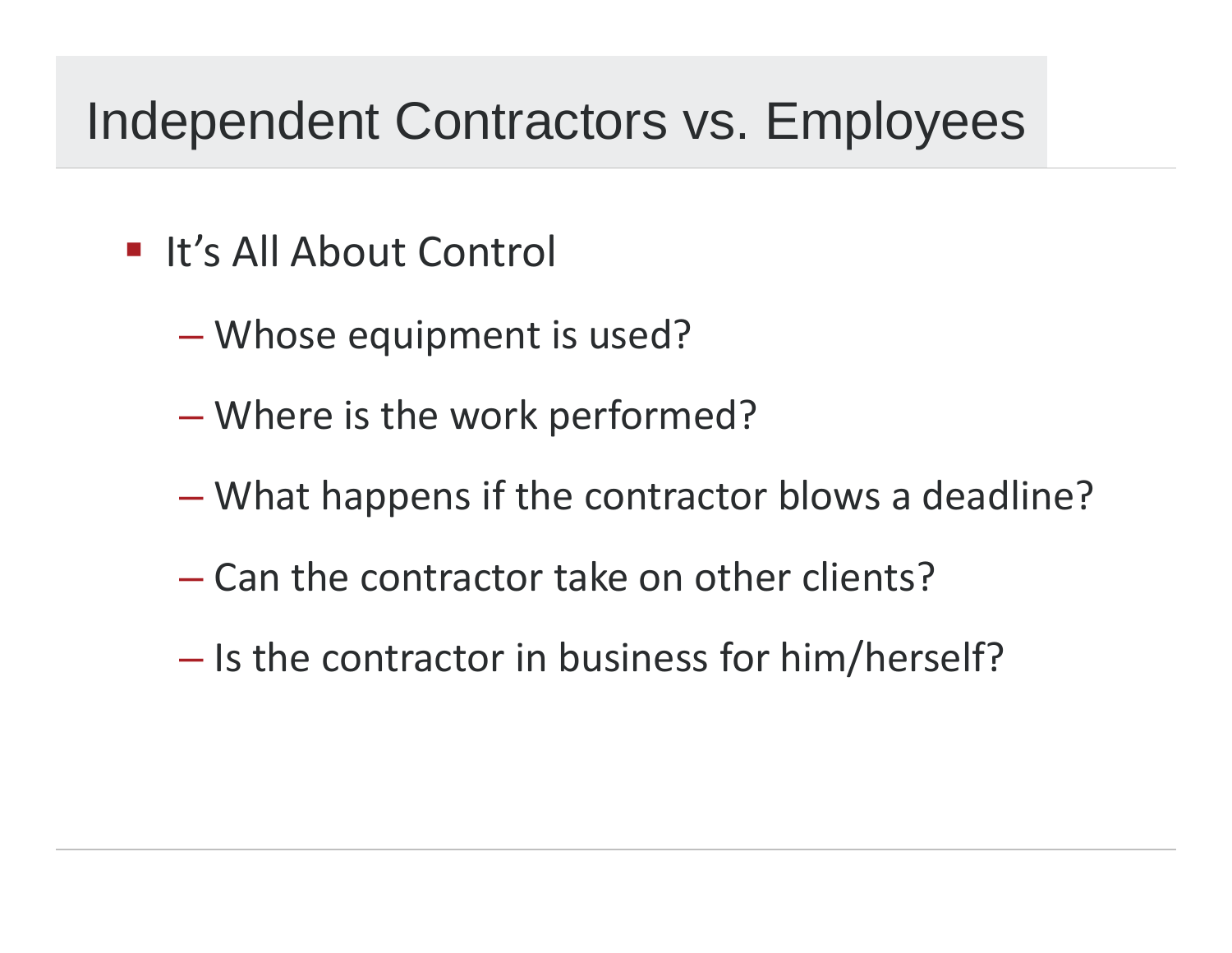#### Independent Contractors vs. Employees

- Why is this important?
	- Workplace protections differ based on characterization
	- Failure to pay contractor = breach of contract
	- Failure to pay employees = Labor Law violation
	- $\mathcal{L}_{\mathcal{A}}$  , and the set of  $\mathcal{L}_{\mathcal{A}}$  Employment taxes (state and federal) need not be paid for independent contractors

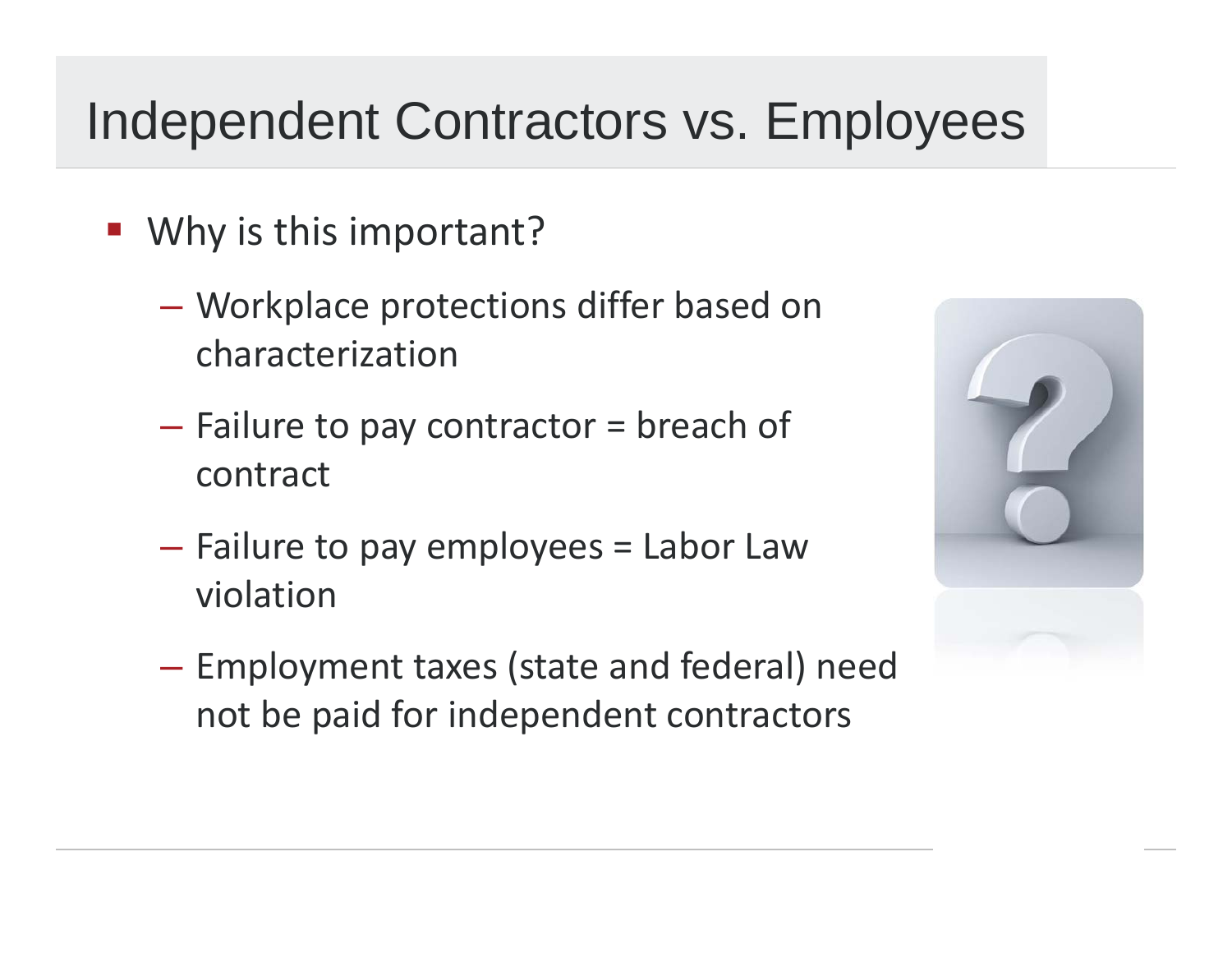#### Interns vs. Employees

The"Primary Beneficiary" Test

Does everyone understand that the position is unpaid?

Does the internship provide training similar to that in an educational or clinical environment?

Is the internship tied to the intern's formal education?

Does the internship conform to the academic calendar?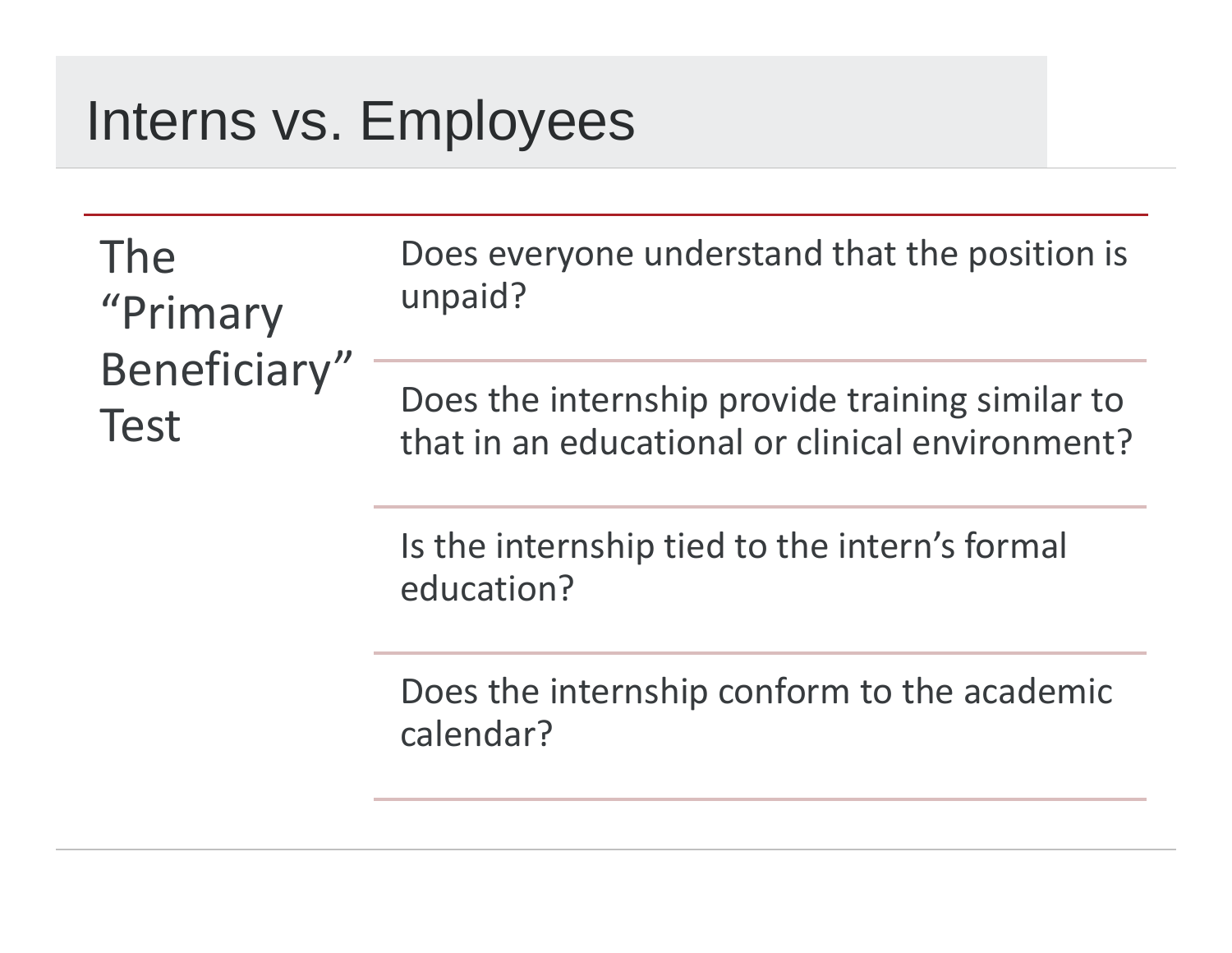#### Exempt vs. Non-Exempt Employees

- $\blacksquare$  Exempt = annual salary + an exemption category
	- Administrative
	- Executive
	- Professional (learned or creative)
	- Computer
	- Outside Sales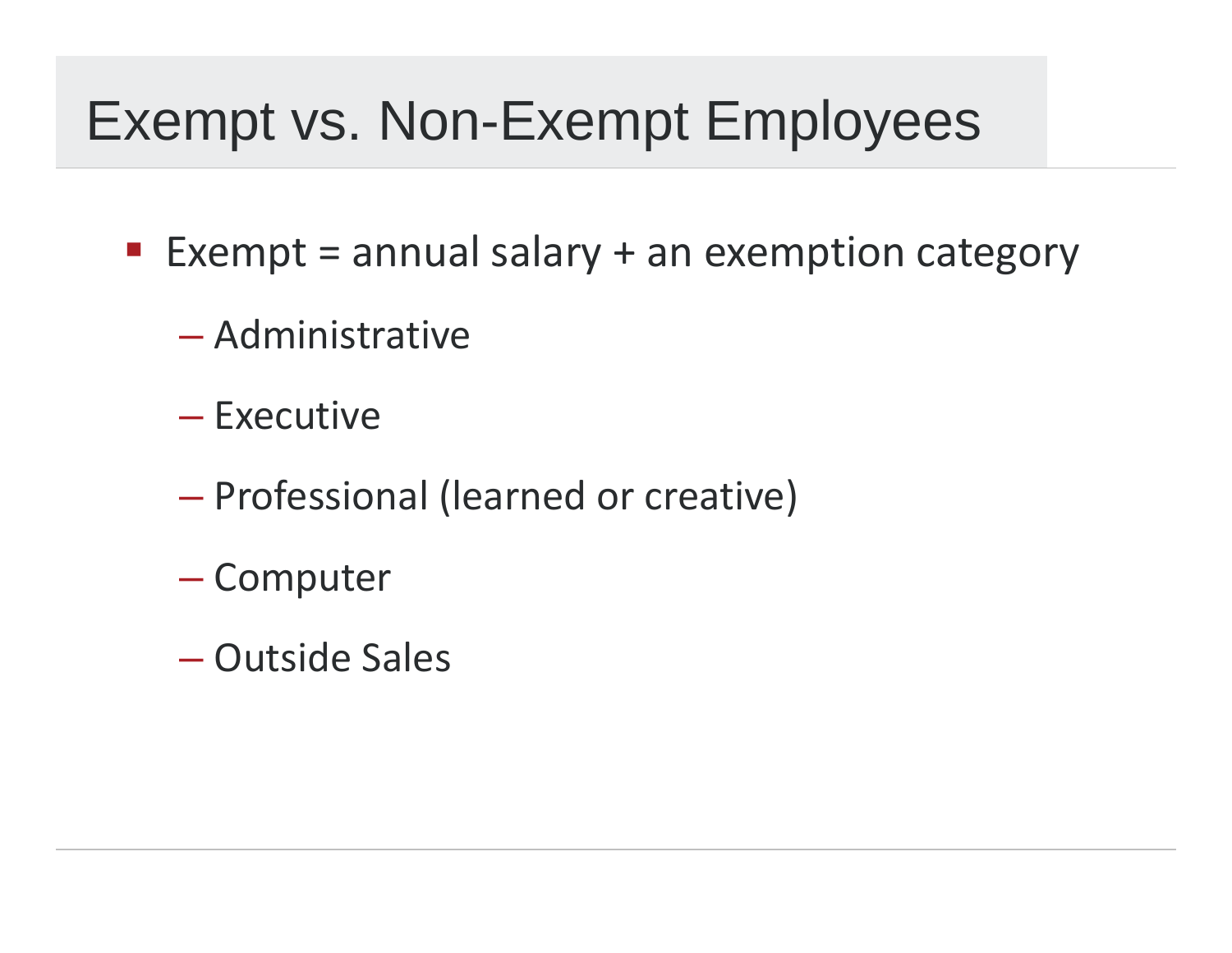#### Exempt vs. Non-Exempt Employees

- **Non-Exempt Employees** 
	- Must be paid at least minimum wage for all time spent working
	- Must be paid overtime for all time worked in excess of 40 hours in a week
	- Must record time worked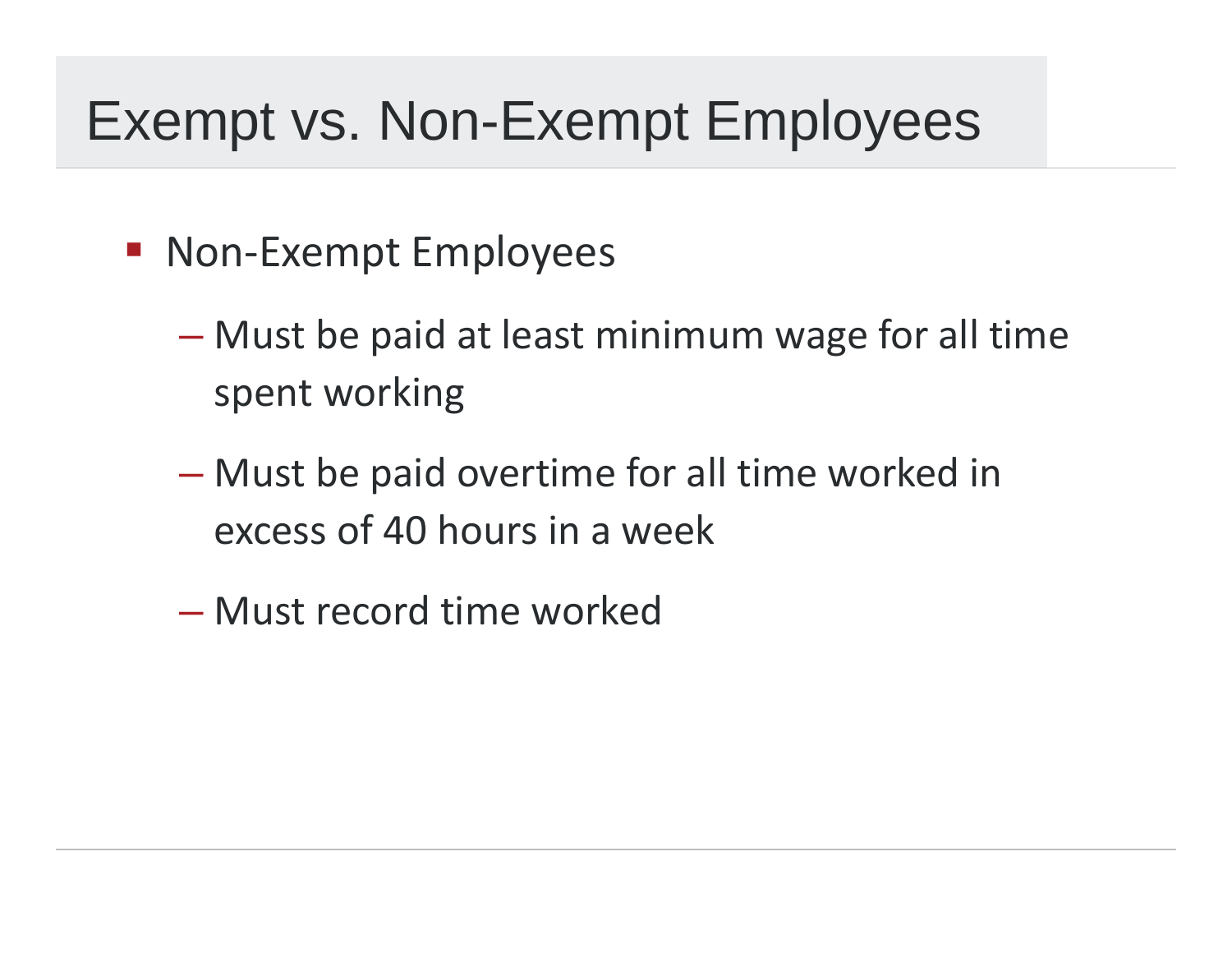# Anti-discrimination Laws

- $\Box$ **Federal and local laws prohibit** discrimination in employment against any member of a protected class, including but not limited to:
	- 1. Age
	- 2. National Origin (including ancestry)
	- 3. Race
	- 4. Sex
	- 5. Sexual Orientation (actual or perceived)
	- 6. Gender (including gender identity)
	- 7. Disability
	- 8. Unemployment Status

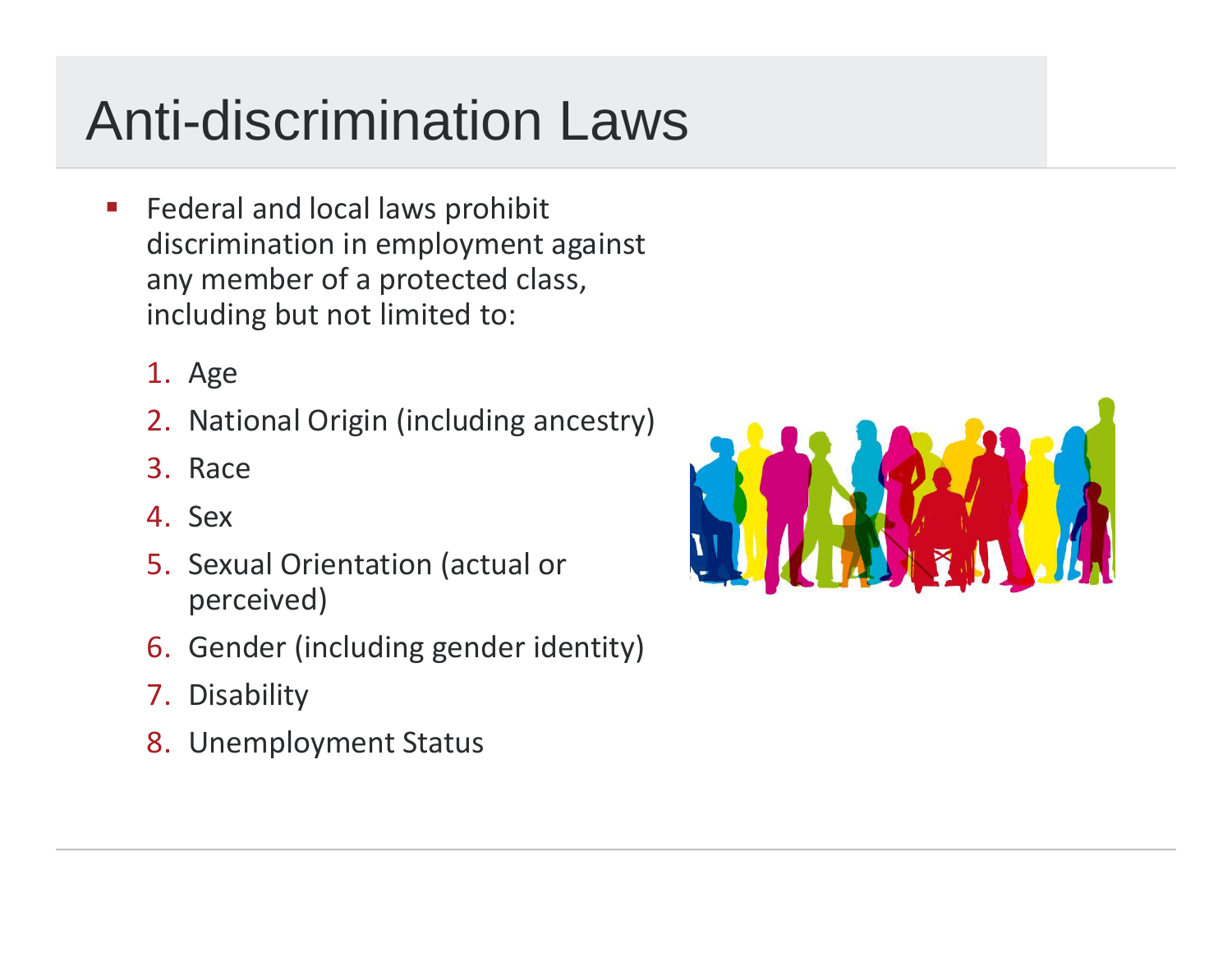# That Doesn't Apply To Me, Right?

| <b>STATUTE</b>                                                       | <b>COVERED EMPLOYER</b>         |
|----------------------------------------------------------------------|---------------------------------|
| New York Labor Law (NYLL)                                            | All employers.                  |
| New York City Human Rights Law (NYCHRL)                              | Four (4) or more employees.     |
| New York State Human Rights Law (NYSHRL)                             | Four (4) or more employees.     |
| Article 23-A of the New York State Corrections Law<br>(Article 23-A) | Ten (10) or more employees.     |
| Title VII of the Civil Rights Act                                    | Fifteen (15) or more employees. |
| Americans with Disabilities Act (ADA)                                | Fifteen (15) or more employees. |
| <b>Pregnancy Discrimination Act (PDA)</b>                            | Fifteen (15) or more employees. |
| Age Discrimination in Employment Act (ADEA)                          | Twenty (20) or more employees.  |
| <b>Family Medical Leave Act (FMLA)</b>                               | Fifty (50) or more employees.   |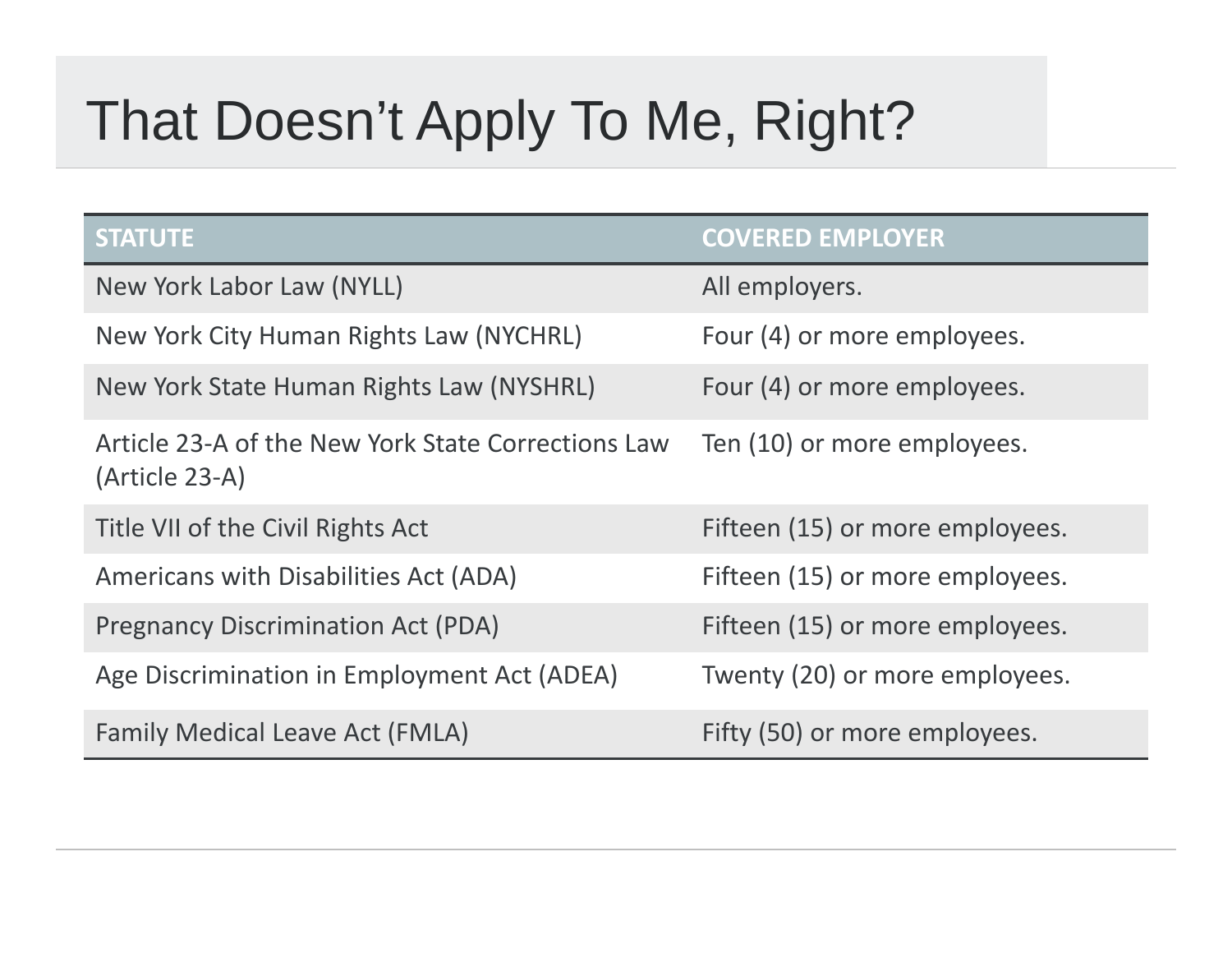### Doing Business In New York City

- **Can't refuse to hire, terminate, or otherwise** discriminate against any person because of membership in a protected class
- **E** Can't deny employment to an applicant who has been convicted of a crime because of a) the prior conviction or b) a finding that the individual lacks good moral character
	- Background check ok <u>after</u> a <u>conditional offer of</u> employment, but other requirements before you can deny employment
- **Provide reasonable accommodations to qualified** applicants and employees with disabilities, unless it would be an <u>undue hardship</u>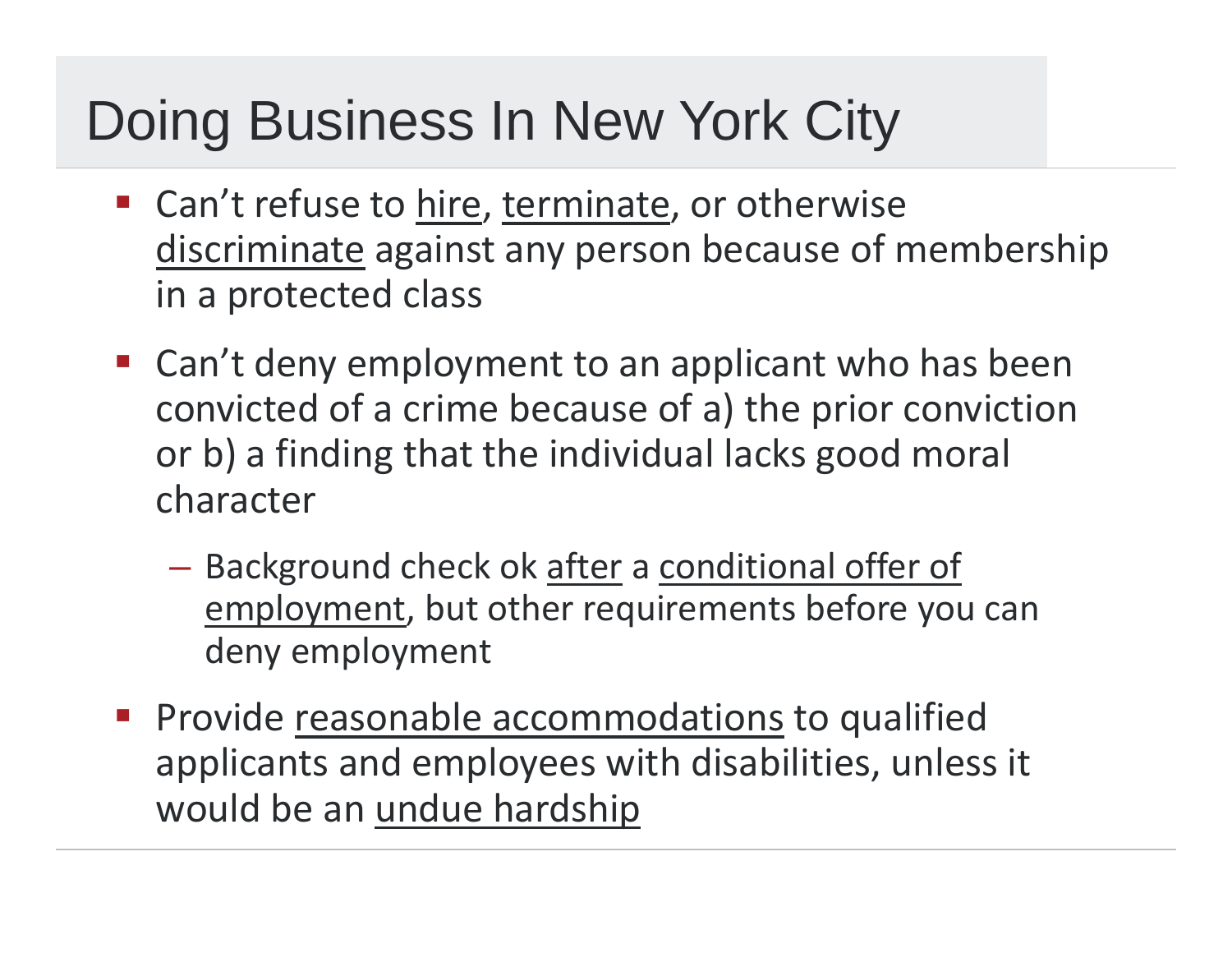## Doing Business In New York City

- **No harassment**
- Can't compel a pregnant employee to take a leave of absence
- **Individual Supervisor Liability if you have an** ownership interest
- At-will employment may generally terminate an employment relationship at any time and for any reason, unless a law or agreement provides otherwise
	- $\mathcal{L}_{\mathcal{A}}$  , and the set of  $\mathcal{L}_{\mathcal{A}}$ No retaliation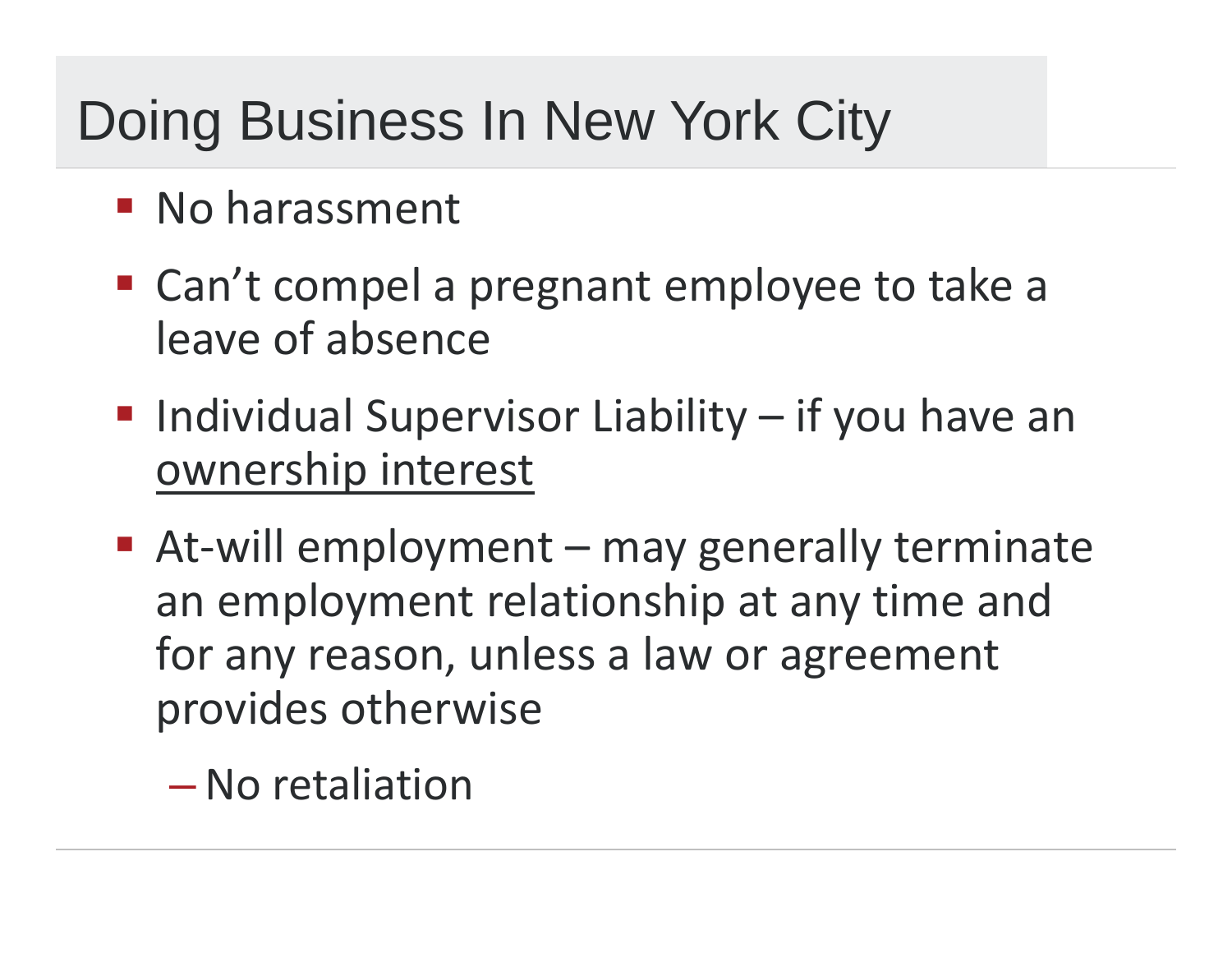#### And Now We Go Our Separate Ways…

- er<br>19 Separation Agreement can "smooth things over" or "buy peace"
	- Present in an exit interview "A means for us to part amicably without any future disputes"
- er<br>19 Significant Provisions
	- Statement of the last date of employment, last date on active payroll, last day of company provided benefits eligibility
	- Acknowledgment by the employee that:
		- Received all wages, bonuses, vacation, etc.
		- Payment of severance to which the employee is not otherwise entitled
	- Employee's general release of all claims, known and unknown, that the employee has or could have, including but not limited to New York employment claims, as well as a promise not to file any claims in the future arising out of the employment relationship

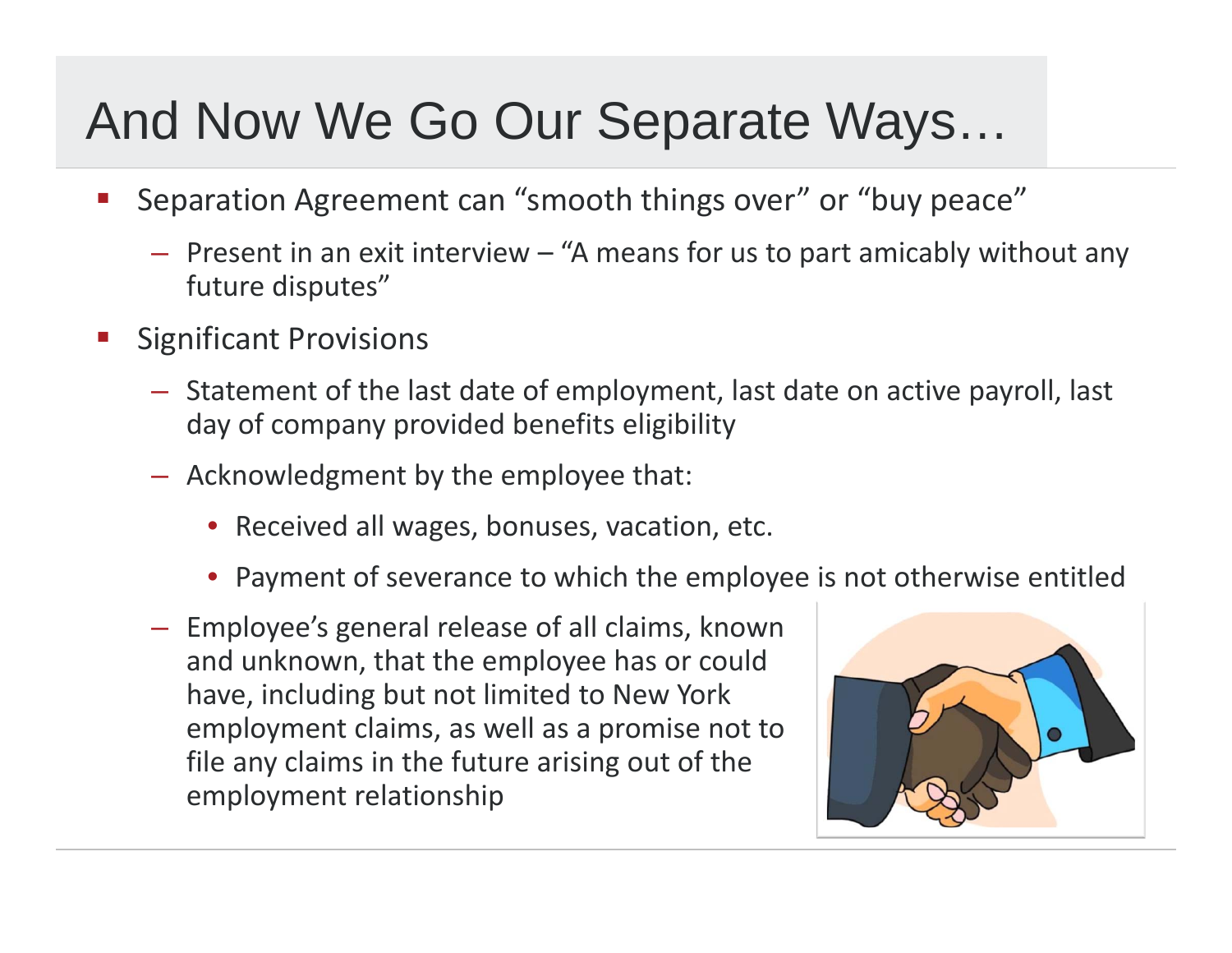### Litigation Avoidance Strategies

- $\mathbb{R}^n$ **Diverse applicant pool**
- $\mathcal{L}^{\mathcal{L}}$ **-** Documentation
	- $-$  Discipline
	- – What does success at your company look like?
- Postings (more to come...)
- **Training**
- $\mathcal{L}_{\mathcal{A}}$ **Understand insurance options**

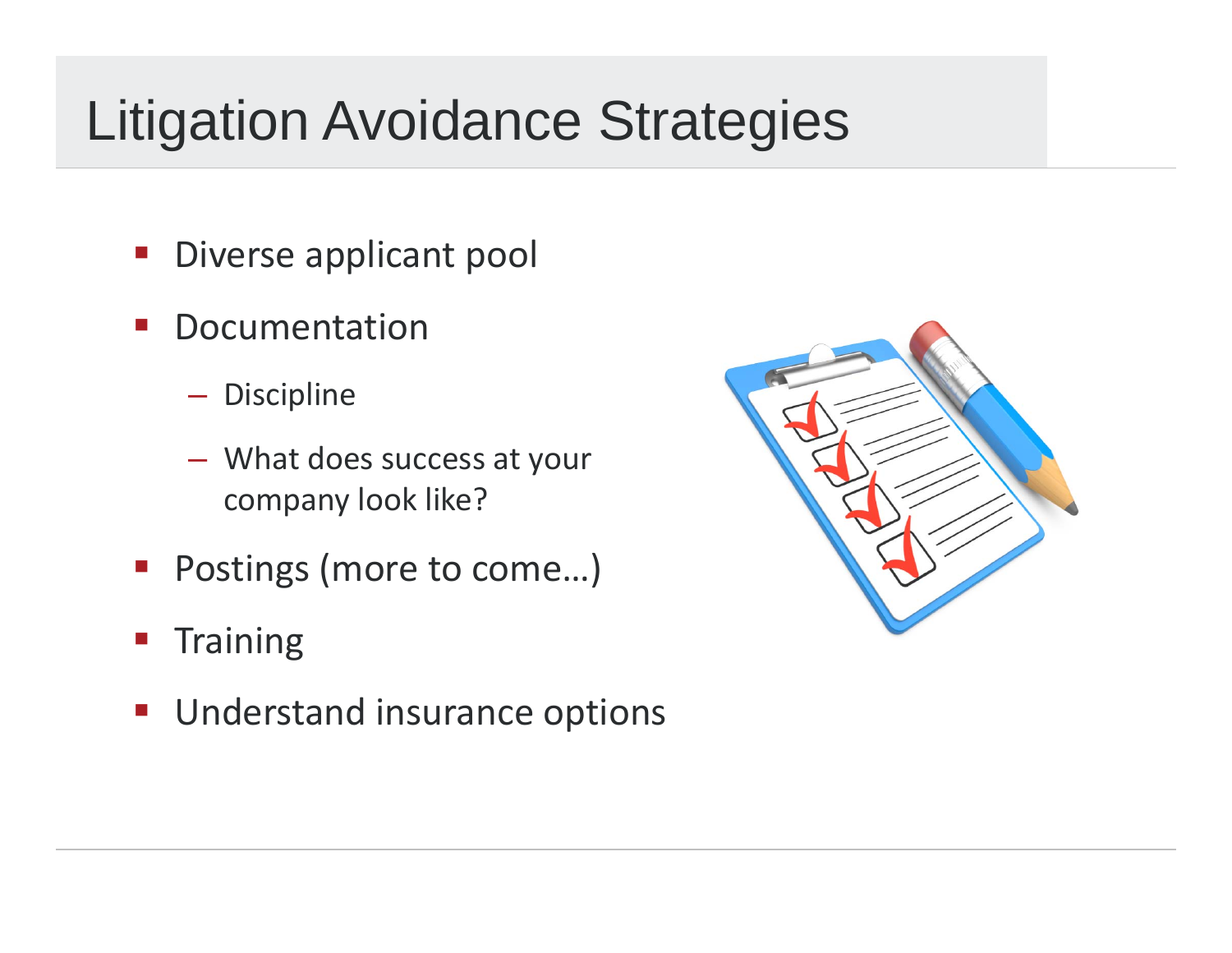## Posters and Notices: Examples

| <b>Subject of Poster/Notice</b>                                | <b>Pursuant to</b>                        |
|----------------------------------------------------------------|-------------------------------------------|
| <b>Wages and Hours</b>                                         | New York State Labor Law                  |
| New York State Notice of Pay Rate and Pay<br>Day               | New York State Wage Theft Prevention Act  |
| <b>Unemployment Benefits</b>                                   | New York State Unemployment Insurance Law |
| Occupational Safety and Health                                 | New York State Labor Law                  |
| <b>Workers' Compensation and Disability</b><br><b>Benefits</b> | New York State Workers' Compensation Law  |
| <b>Smoking</b>                                                 | New York State Clean Indoor Air Act       |
| <b>Discrimination</b>                                          | New York State Human Rights Law           |
| <b>Pregnancy Accommodation (NYC)</b>                           | New York City Human Rights Law            |
| Sick Leave (NYC)                                               | New York City Earned Sick Time Act        |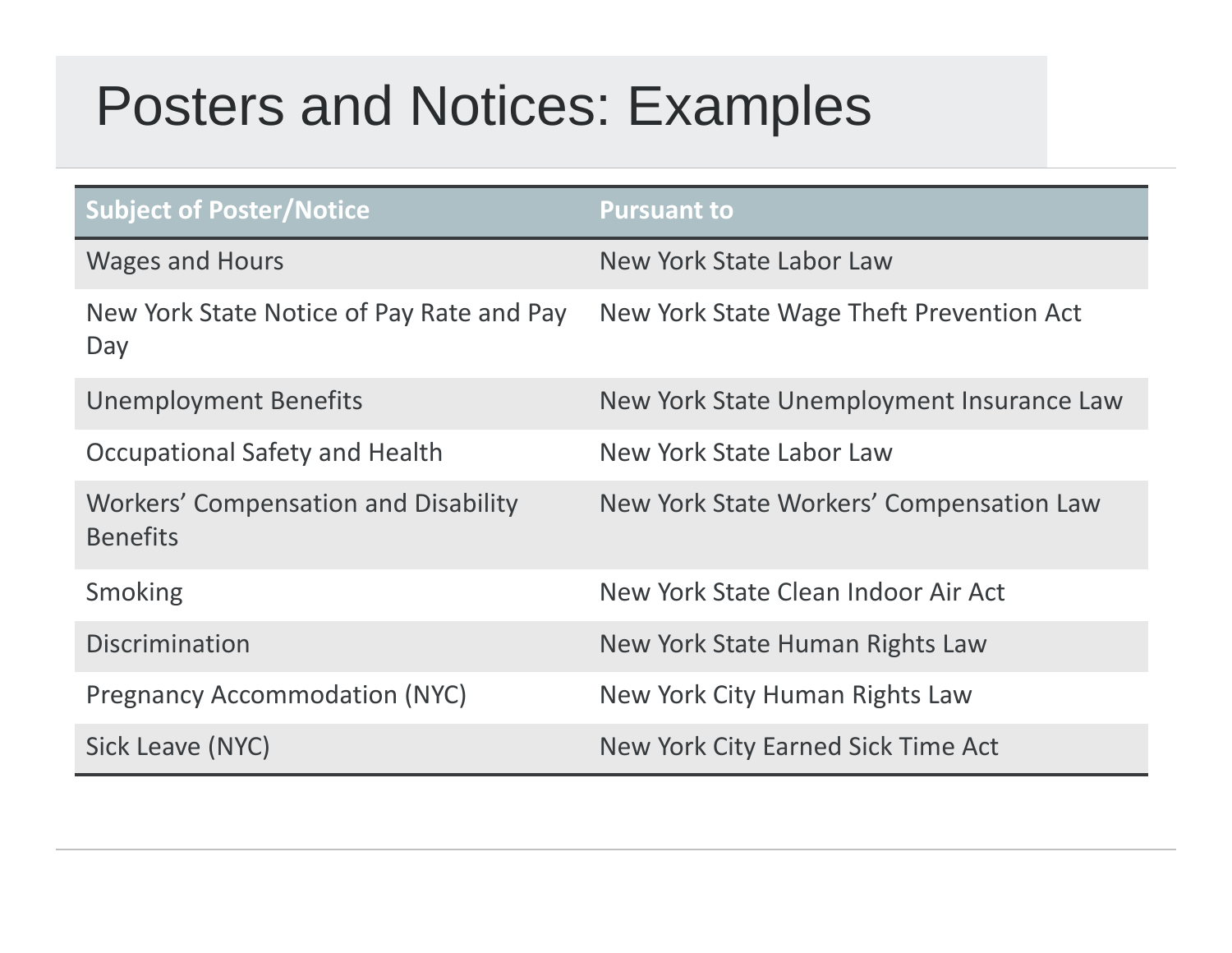## The Importance of Written Policies

- $\mathcal{C}^{\mathcal{A}}$ Fairness
- $\mathcal{L}_{\mathcal{A}}$ Uniformity
- $\mathcal{L}_{\mathcal{A}}$  Legal Ramifications
	- Lawsuits
	- Unemployment insurance benefits



- $\mathcal{L}_{\mathcal{A}}$  $-$  Safeguard inventions and proprietary information
- $\mathbb{R}^2$  Helps with HR—especially when you don't have designated HR personnel
- $\mathcal{L}_{\mathcal{A}}$ Morale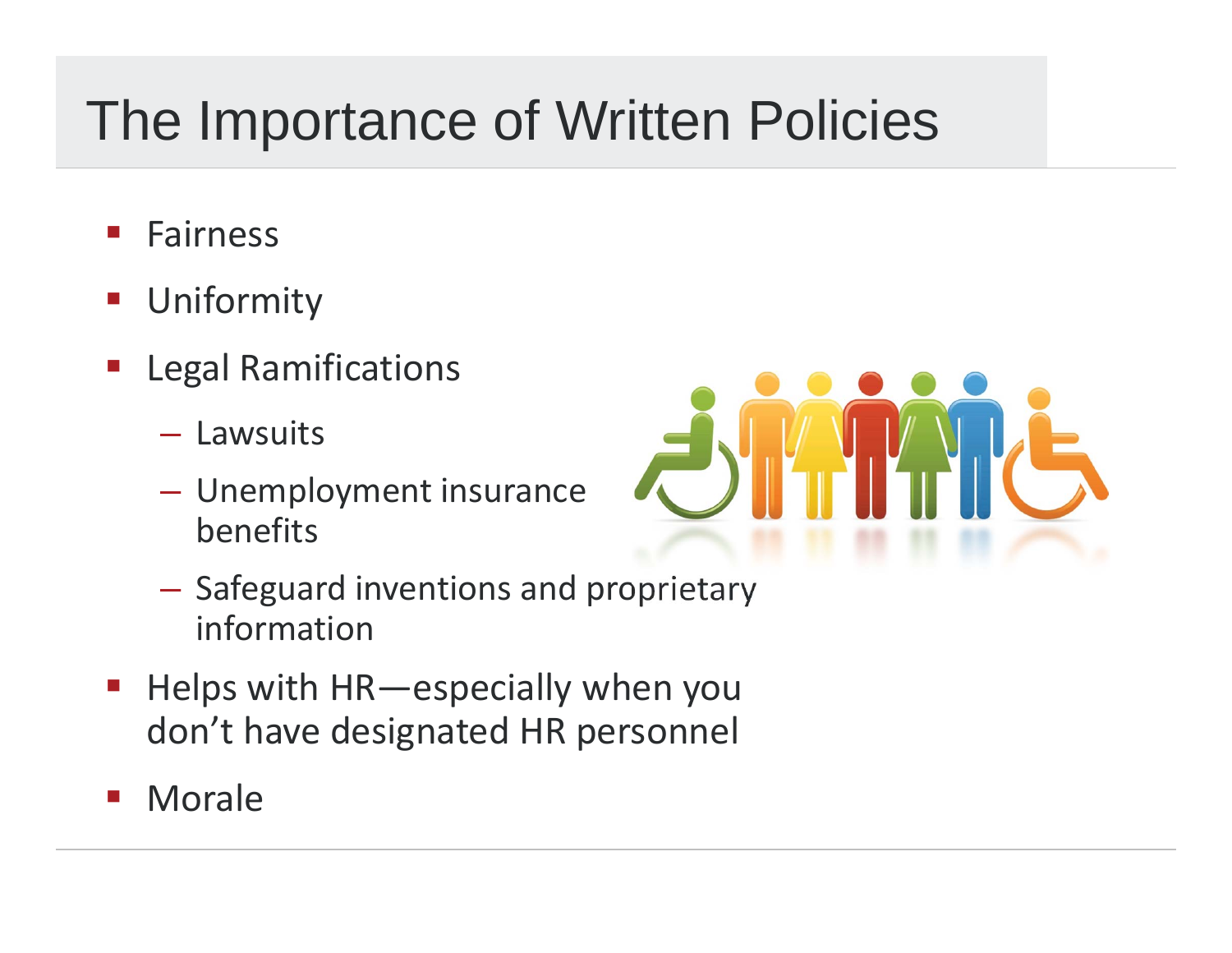#### Most Important Policies

- **E** If Handbook, Not a Contract
- **Equal Employment/No Harassment**
- **Reporting Procedures/No Retaliation**
- **Hours No OT Without Prior Approval**
- **Discipline and Termination**
- **Disability and Leave of Absence**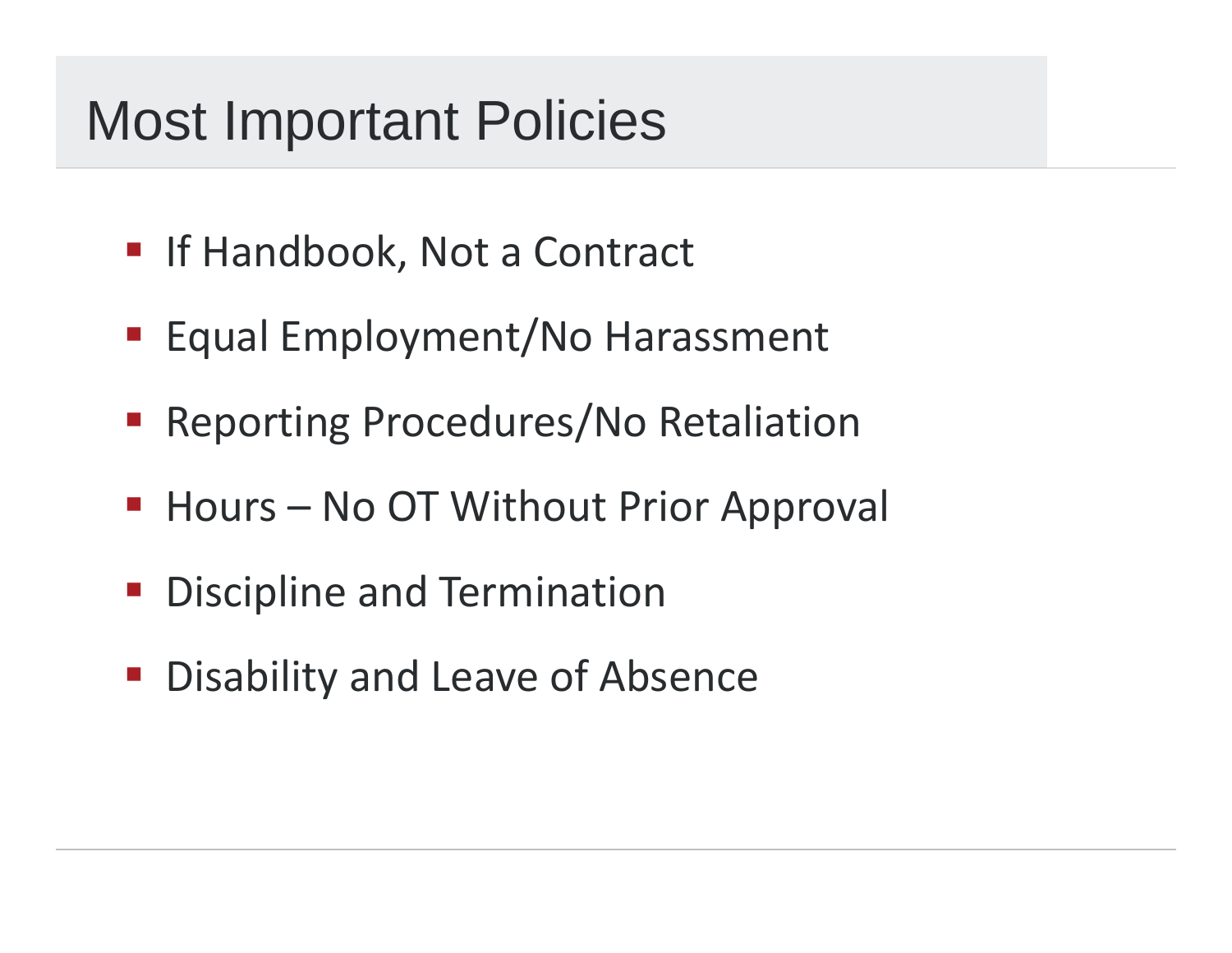#### Final Notes About Policies

Must Apply Uniformly

# Should be Accessible

Subject to **Change**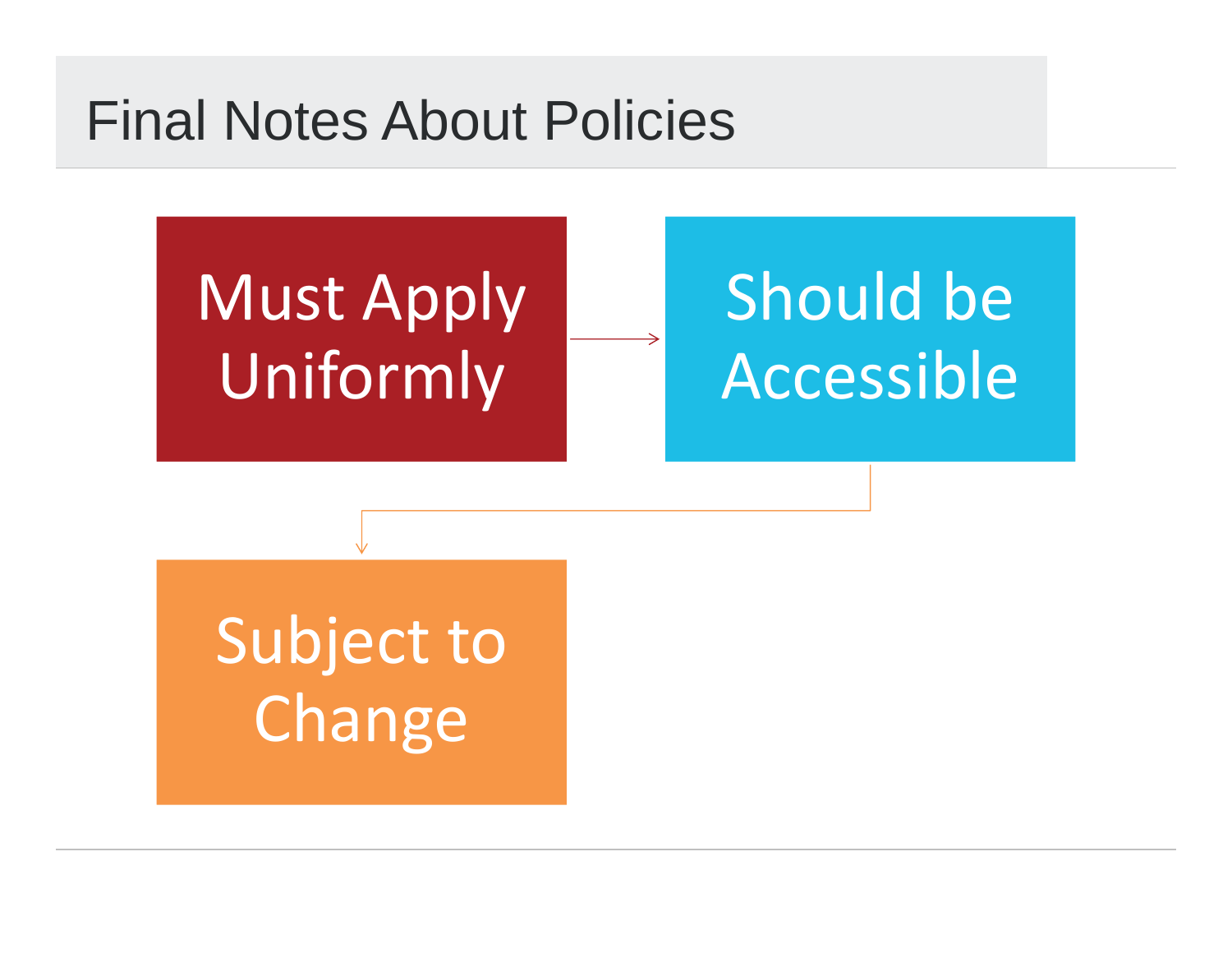#### **Takeaways**

- Protect Your Property In Writing
- Maintain Clear Distinctions Between Non-Employees (Contractors and Interns) and Employees
- **Be Clear on Culture**
- **Maintain an "Open Door"**
- ■ Be mindful of all notices/posters that must be distributed/displayed
- **Maintain policies to protect the business and** educate employees about rules and expectations